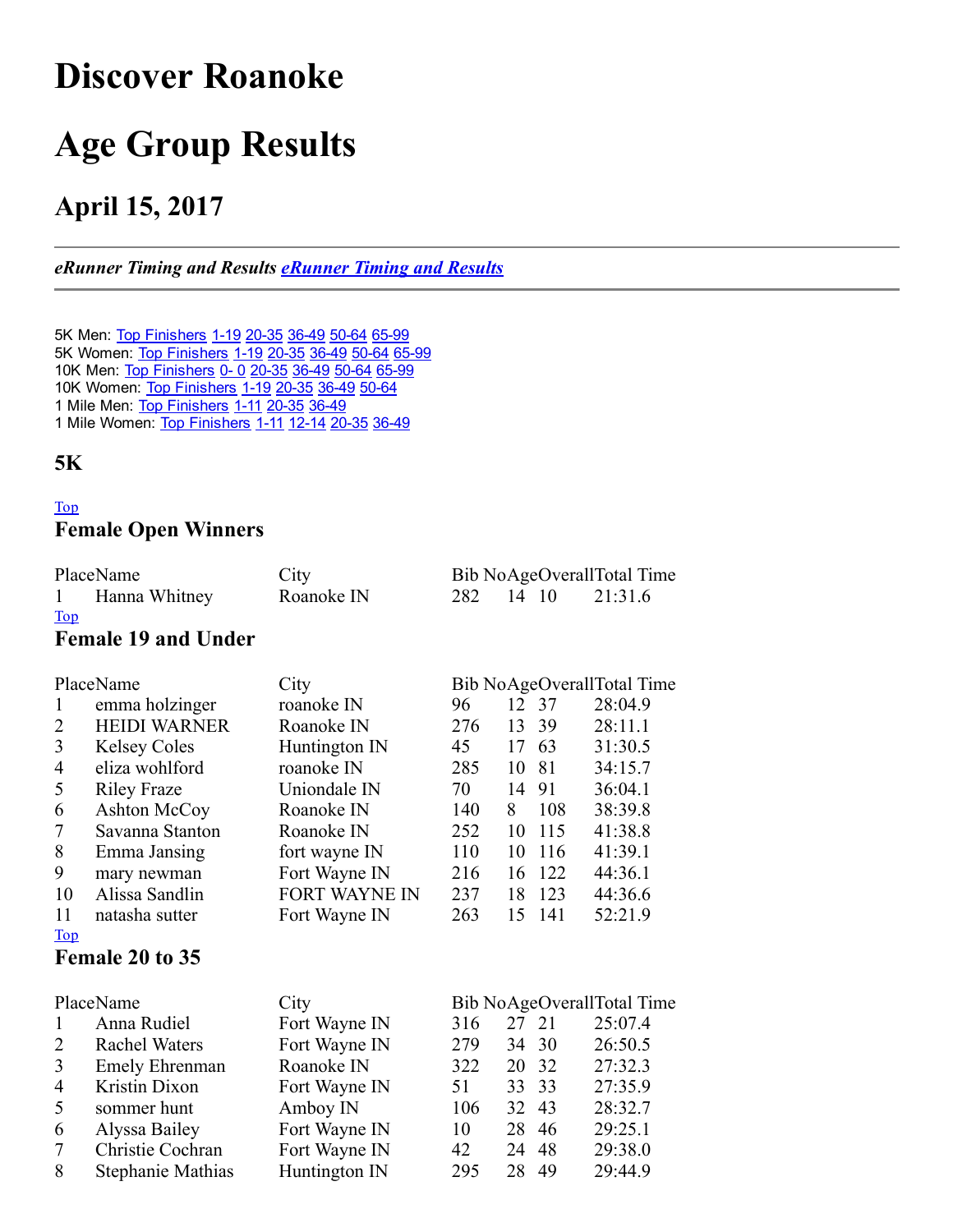| 9              | Alexandra Frebel                             | Fort Wayne IN                  | 71  | 26 | 50  | 29:47.9                    |
|----------------|----------------------------------------------|--------------------------------|-----|----|-----|----------------------------|
| 10             | Nicole NeuenschwanderHuntington IN           |                                | 214 | 34 | 54  | 30:04.1                    |
| 11             | Jessica Ryan                                 | Huntington IN                  | 236 | 30 | 59  | 30:37.5                    |
| 12             | Janelle Buzzard                              | Huntington IN                  | 36  | 33 | 61  | 30:49.4                    |
| 13             | Christen Batt                                | Fort Wayne IN                  | 16  | 28 | 64  | 31:34.1                    |
| 14             | Chelsey Wiley                                | Roanoke IN                     | 283 | 28 | 66  | 31:41.5                    |
| 15             | Abby Rohrabaugh                              | Huntington IN                  | 235 | 27 | 67  | 31:59.2                    |
| 16             | Kristen Leffel                               | North Manchester IN            | 125 | 33 | 69  | 32:01.2                    |
| 17             | Marisa Sunderman                             | Huntington IN                  | 257 | 34 | 70  | 32:01.4                    |
| 18             | <b>Emily Porter</b>                          | Indianapolis IN                | 228 | 27 | 76  | 32:39.0                    |
| 19             | Amanda VanWagner                             | Churubusco IN                  | 271 | 32 | 79  | 33:54.4                    |
| 20             | heather wohlford                             | roanoke IN                     | 286 | 30 | 82  | 34:15.7                    |
| 21             | <b>Courtney Drummond</b>                     | Roanoke IN                     | 53  | 28 | 84  | 34:25.1                    |
| 22             | Janelle North                                | Hicksville OH                  | 217 | 29 | 86  | 35:10.3                    |
| 23             | Quinci Sims                                  | Fort Wayne IN                  | 250 | 26 | 89  | 35:18.9                    |
| 24             | Ashley Huffine                               | Decatur IN                     | 101 | 28 | 90  | 35:18.9                    |
| 25             | Britni VandenBossche                         | Fort Wayne IN                  | 270 | 27 | 93  | 36:15.0                    |
| 26             | Megan Engle                                  | Roanoke IN                     | 57  | 35 | 94  | 36:51.7                    |
| 27             | Halee Klopfenstein                           | Markle IN                      | 118 | 22 | 99  | 37:14.5                    |
| 28             | Sarah Heckley                                | Fort Wayne IN                  | 90  | 28 | 102 | 37:55.9                    |
| 29             | Amanda Baker                                 | Fort Wayne IN                  | 12  | 28 | 103 | 37:56.2                    |
| 30             | Stephany Medina                              | <b>Bluffton IN</b>             | 332 | 26 | 104 | 38:02.6                    |
| 31             | Stephanie Glick                              | ROANOKE, IN IN                 | 83  | 31 | 111 | 39:23.3                    |
| 32             | Madelyn Hurst                                | Decatur IN                     | 107 | 23 | 131 | 45:59.4                    |
| 33             | Becky Wenger                                 | Fort Wayne IN                  | 280 | 22 | 135 | 47:18.3                    |
| 34             | Amber Shell                                  | Fort Wayne IN                  | 246 | 29 | 136 | 48:15.9                    |
|                |                                              | Huntington IN                  | 33  | 28 | 137 | 48:16.8                    |
|                |                                              |                                |     |    |     |                            |
| 35             | Kara Branock                                 |                                |     |    |     |                            |
| <b>Top</b>     | Female 36 to 49                              |                                |     |    |     |                            |
|                |                                              |                                |     |    |     |                            |
|                | PlaceName                                    | City                           |     |    |     | Bib NoAgeOverallTotal Time |
| 1              | Erin Lane                                    | Churubusco IN                  | 121 | 37 | 13  | 24:12.2                    |
| $\overline{2}$ | Cortney Miller                               | Huntington IN                  | 150 | 40 | 28  | 26:04.5                    |
| $\mathfrak{Z}$ | Sarina Schroeder                             | Fort Wayne IN                  | 244 | 38 | 29  | 26:30.1                    |
| 4              | tara holzinger                               | roanoke IN                     | 99  | 40 | 38  | 28:07.2                    |
| 5              | Katie Glassley                               | Fort Wayne IN                  | 82  | 37 | 40  | 28:18.1                    |
| 6              | Katrina Blasius                              | Fort Wayne IN                  | 27  | 42 | 42  | 28:32.6                    |
| $\overline{7}$ | Holly Huffine                                | Decatur IN                     | 102 | 47 | 44  | 28:37.2                    |
| 8              | <b>Kelly Barnes</b>                          | Fort Wayne IN                  | 15  | 45 | 45  | 29:24.0                    |
| 9              | Carly Myers                                  | Fort Wayne IN                  | 208 | 41 | 60  | 30:48.1                    |
| 10             | candy foster                                 | roanoke IN                     | 68  | 43 | 62  | 31:18.7                    |
| 11             | <b>MARIAM Schnitz</b>                        | Fort Wayne IN                  | 242 | 43 | 71  | 32:04.5                    |
| 12             |                                              | Fort Wayne IN                  | 260 | 49 | 80  | 34:13.5                    |
| 13             | cammy sutter<br><b>Sparkle Thomas</b>        | Fort Wayne IN                  | 265 | 37 | 87  | 35:11.6                    |
| 14             | Julie Ceravolo                               |                                | 38  | 48 | 96  | 36:57.6                    |
| 15             | Jessica Pontius                              | Huntington IN<br>Elkhart IN    | 226 | 40 | 97  | 36:57.6                    |
| 16             |                                              |                                | 18  | 43 | 100 |                            |
| 17             | Angelina Bayoneta<br>Julie Uecker            | Fort Wayne IN<br>Roanoke IN    | 268 | 44 | 105 | 37:38.6                    |
| 18             | Christine Harber                             | Markle IN                      | 87  | 49 | 109 | 38:26.0<br>38:39.9         |
| 19             |                                              | fort wayne IN                  | 111 | 39 | 118 | 42:32.3                    |
| 20             | Jacque Jansing                               | Roanoke IN                     | 253 | 41 | 119 |                            |
| 21             | <b>Stacey Stanton</b>                        |                                | 240 | 49 | 121 | 42:32.4                    |
| 22             | Ann Schlagenhauf<br><b>Tiffany Henderson</b> | Fort Wayne IN<br>Huntington IN | 301 | 36 | 126 | 43:55.5<br>44:44.7         |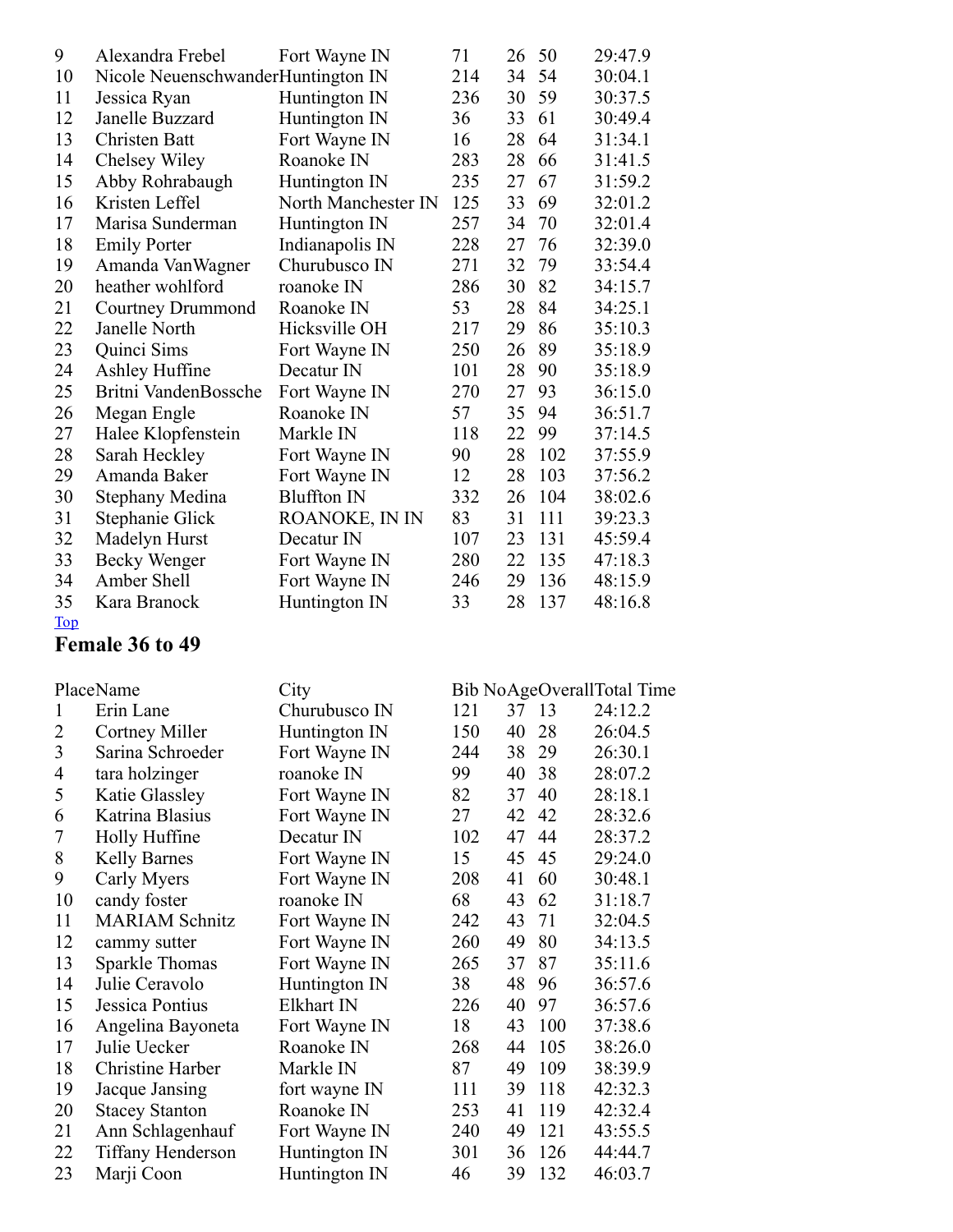|            | 24 Heidi Werling    | Hoagland IN |  | 281 45 134 46:26.5 |
|------------|---------------------|-------------|--|--------------------|
|            | 25 Jennifer Vincent | Roanoke IN  |  | 272 39 140 51:56.4 |
| <u>Top</u> |                     |             |  |                    |

### Female 50 to 64

|                | PlaceName                 | City                        |     |       |     | Bib NoAgeOverallTotal Time            |
|----------------|---------------------------|-----------------------------|-----|-------|-----|---------------------------------------|
| $\mathbf{1}$   | Diane Sheets              | Huntington IN               | 245 | 50 41 |     | 28:31.3                               |
| $\overline{2}$ | <b>MAE MILLER</b>         | <b>COLUMBIA CITY IN202</b>  |     | 51    | 47  | 29:25.5                               |
| 3              | Cindy Allred              | Huntington IN               | 3   | 50    | 57  | 30:28.8                               |
| 4              | Diane Ackerman            | Huntington IN               | 1   | 56    | 77  | 32:41.5                               |
| 5              | Lori Heim                 | Fort Wayne IN               | 91  | 52    | 88  | 35:14.7                               |
| 6              | <b>Sue SUNDERMAN</b>      | Huntington IN               | 258 | 55    | 95  | 36:53.2                               |
| 7              | jenny flanigan            | roanoke IN                  | 66  | 52    | 98  | 36:59.9                               |
| 8              | deb neher                 | roanoke IN                  | 209 | 51    | 101 | 37:39.0                               |
| 9              | Jody Schroeder            | Andrews IN                  | 243 | 56    | 110 | 38:45.6                               |
| 10             | Shelly Reinhard           | <b>Bluffton IN</b>          | 231 | 51    | 112 | 40:49.3                               |
| 11             | Jane Cline                | <b>Bluffton IN</b>          | 41  | 58    | 114 | 41:14.1                               |
| 12             | Sheila Crawford           | Huntington IN               | 48  | 61    | 117 | 42:14.6                               |
| 13             | Susan Miller              | Huntington IN               | 203 | 61    | 125 | 44:43.7                               |
| 14             | denise ellis              | roanoke IN                  | 56  | 50    | 127 | 44:53.3                               |
| 15             | Linda Keenan              | Huntington IN               | 321 | 56    | 128 | 44:53.5                               |
| 16             | Terri Newsome             | Huntington IN               | 299 | 55    | 133 | 46:08.8                               |
| 17             | Kelly Finley              | Huntington IN               | 61  | 57    | 138 | 48:30.9                               |
| Top            |                           |                             |     |       |     |                                       |
|                | <b>Female 65 and over</b> |                             |     |       |     |                                       |
|                |                           |                             |     |       |     |                                       |
|                | PlaceName                 | City                        |     |       |     | Bib NoAgeOverallTotal Time            |
| $\mathbf{1}$   | <b>Betty Nelson</b>       | <b>COLUMBIA CITY IN213</b>  |     | 71    | 85  | 34:39.3                               |
| 2              | Mary Burke                | Huntington IN               | 35  | 69    | 129 | 45:00.6                               |
| <b>Top</b>     |                           |                             |     |       |     |                                       |
|                | <b>Male Open Winners</b>  |                             |     |       |     |                                       |
|                | PlaceName                 | City                        |     |       |     | Bib NoAgeOverallTotal Time            |
| 1              | <b>Tyler Reese</b>        | Paulding OH                 | 312 | 28 1  |     | 18:32.7                               |
| <b>Top</b>     |                           |                             |     |       |     |                                       |
|                | Male 19 and Under         |                             |     |       |     |                                       |
|                | PlaceName                 | City                        |     |       |     |                                       |
| $\mathbf{1}$   | Elijah Eckert             | Roanoke IN                  | 325 | 15    | 2   | Bib NoAgeOverallTotal Time<br>18:53.3 |
| 2              | Hunter Funk               | Huntington IN               | 305 | 18    | 5   | 20:11.8                               |
| 3              | Reid Dillion              | Roanoke IN                  | 330 | 17    | 6   | 20:30.1                               |
| 4              | <b>Ryan Busse</b>         | Fort Wayne IN               | 333 | 17    | 7   | 20:36.9                               |
| 5              | Dillon Valenti            | Roanoke IN                  | 269 | 18    | 9   | 21:25.0                               |
| 6              | dylan Miller              |                             | 201 | 11    | 16  | 24:24.5                               |
| 7              | caleb foster              | Huntington IN<br>roanoke IN | 67  | 10    | 22  | 25:26.2                               |
| 8              | Dane Eherenman            | Roanoke IN                  | 323 | 18    | 25  | 25:52.5                               |
| 9              | brendan sutter            |                             | 259 | 17    | 26  | 25:55.5                               |
| 10             | colton Miller             | Fort Wayne IN               | 149 | 10    | 27  | 26:01.9                               |
| 11             | <b>NOAH WARNER</b>        | Huntington IN<br>Roanoke IN | 277 | 12    | 52  | 29:56.7                               |
| 12             | Isaac Pflieger            | Roanoke IN                  | 224 | 9     | 74  | 32:31.6                               |
|                |                           |                             |     |       |     |                                       |

 Aidan Blinn Uniondale IN 28 15 92 36:04.4 [Top](#page-0-0)

Male 20 to 35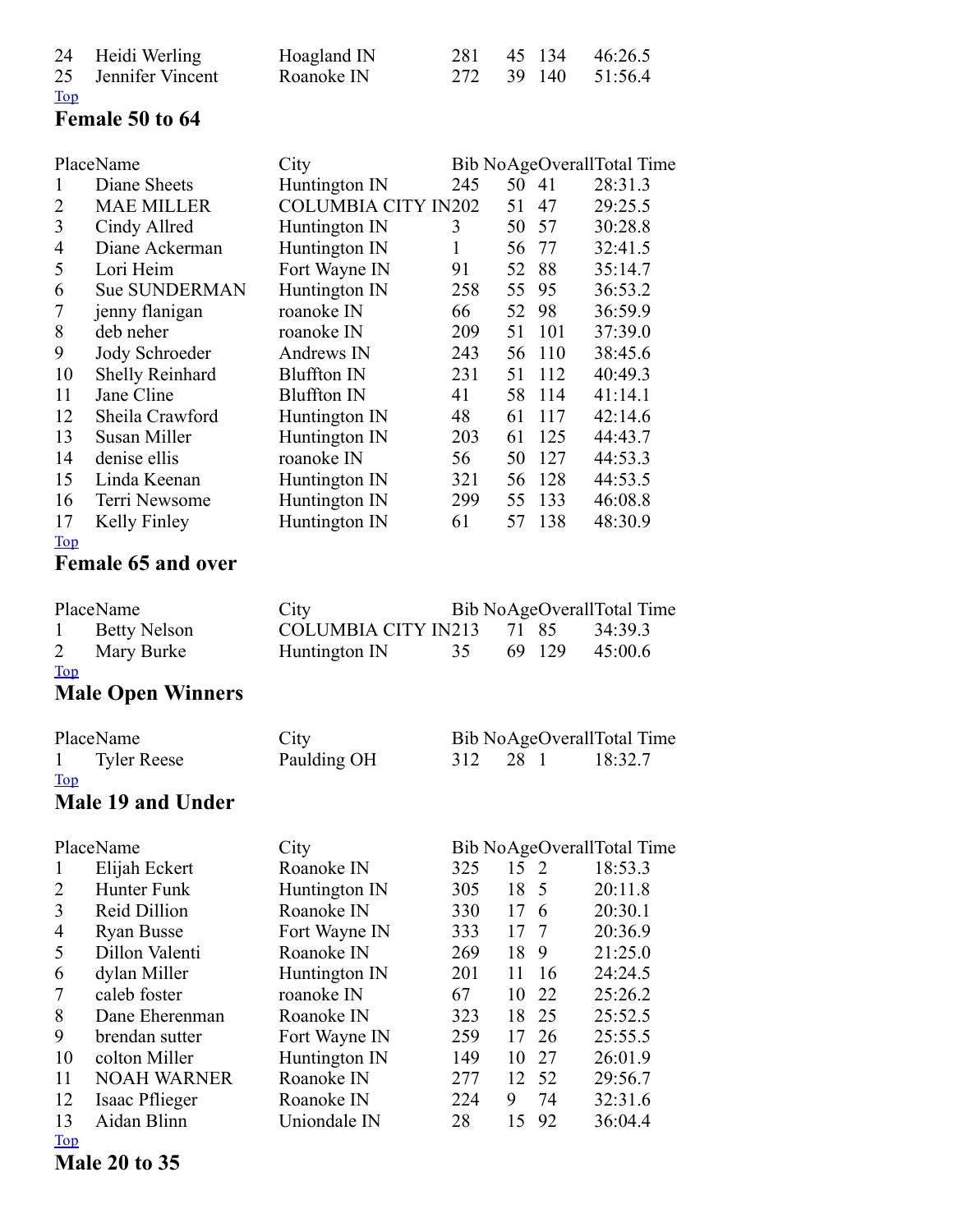| $\mathbf{1}$<br>$\overline{2}$<br>$\overline{3}$<br>4<br>5<br>6<br>7<br>8<br>9 | PlaceName<br>Tanner Johnson<br>Zach Baker<br>Aaron Meyer<br>Jordan Rudicel<br>jason wohlford<br>Mark Wiley<br>Michael Voelker<br><b>Travis Neher</b><br>Jason McCoy | City<br>Huntington IN<br>Fort Wayne IN<br>Huntington IN<br>Fort Wayne IN<br>roanoke IN<br>Roanoke IN<br>New haven IN<br>Indianapolis IN<br>Roanoke IN | 115<br>13<br>147<br>315<br>287<br>284<br>273<br>212<br>141 | 28 4<br>28<br>30<br>29<br>31<br>28<br>35<br>25<br>31 | 14<br>17<br>20<br>34<br>36<br>68<br>75<br>107 | Bib NoAgeOverallTotal Time<br>19:36.0<br>24:16.9<br>24:29.2<br>25:07.3<br>27:44.1<br>27:54.3<br>32:00.3<br>32:39.0<br>38:39.6 |
|--------------------------------------------------------------------------------|---------------------------------------------------------------------------------------------------------------------------------------------------------------------|-------------------------------------------------------------------------------------------------------------------------------------------------------|------------------------------------------------------------|------------------------------------------------------|-----------------------------------------------|-------------------------------------------------------------------------------------------------------------------------------|
| <b>Top</b>                                                                     | <b>Male 36 to 49</b>                                                                                                                                                |                                                                                                                                                       |                                                            |                                                      |                                               |                                                                                                                               |
|                                                                                | PlaceName                                                                                                                                                           | City                                                                                                                                                  |                                                            |                                                      |                                               | Bib NoAgeOverallTotal Time                                                                                                    |
| $\mathbf{1}$                                                                   | <b>Brandon Rentfrow</b>                                                                                                                                             | Huntertown IN                                                                                                                                         | 232                                                        | 40                                                   | 12                                            | 22:53.3                                                                                                                       |
| $\overline{2}$                                                                 | Phil Engle                                                                                                                                                          | Roanoke IN                                                                                                                                            | 58                                                         | 36                                                   | 15                                            | 24:22.1                                                                                                                       |
| $\overline{3}$                                                                 | Dave Scharland                                                                                                                                                      | Huntington IN                                                                                                                                         | 239                                                        | 41                                                   | 18                                            | 24:45.8                                                                                                                       |
| 4                                                                              | Glen Dixon                                                                                                                                                          | Ft. Wayne IN                                                                                                                                          | 50                                                         | 41                                                   | 23                                            | 25:31.8                                                                                                                       |
| 5                                                                              | <b>Jason Glassley</b>                                                                                                                                               | Fort Wayne IN                                                                                                                                         | 81                                                         | 37                                                   | 24                                            | 25:32.4                                                                                                                       |
| 6                                                                              | Bani Salazar                                                                                                                                                        | Fort Wayne IN                                                                                                                                         | 338                                                        | 37                                                   | 31                                            | 26:59.2                                                                                                                       |
| $\overline{7}$                                                                 | ted badgley                                                                                                                                                         | Fort Wayne IN                                                                                                                                         | 9                                                          | 45                                                   | 55                                            | 30:08.9                                                                                                                       |
| 8                                                                              | Rod Satterthwaite                                                                                                                                                   | Huntington IN                                                                                                                                         | 238                                                        | 45                                                   | 56                                            | 30:09.1                                                                                                                       |
| 9                                                                              | Andy Kreul                                                                                                                                                          | Fort Wayne IN                                                                                                                                         | 119                                                        | 38                                                   | 58                                            | 30:36.2                                                                                                                       |
| 10                                                                             | <b>Steve Renzi</b>                                                                                                                                                  | Huntington IN                                                                                                                                         | 233                                                        | 47                                                   | 65                                            | 31:38.6                                                                                                                       |
| 11                                                                             | Eric Schnitz                                                                                                                                                        |                                                                                                                                                       | 241                                                        | 45                                                   | 72                                            |                                                                                                                               |
| 12                                                                             |                                                                                                                                                                     | Fort Wayne IN                                                                                                                                         |                                                            | 49                                                   |                                               | 32:04.9                                                                                                                       |
|                                                                                | matt sutter                                                                                                                                                         | Fort Wayne IN                                                                                                                                         | 261                                                        |                                                      | 73                                            | 32:21.0                                                                                                                       |
| <b>Top</b>                                                                     | <b>Male 50 to 64</b>                                                                                                                                                |                                                                                                                                                       |                                                            |                                                      |                                               |                                                                                                                               |
|                                                                                |                                                                                                                                                                     |                                                                                                                                                       |                                                            |                                                      |                                               |                                                                                                                               |
|                                                                                | PlaceName                                                                                                                                                           | City                                                                                                                                                  |                                                            |                                                      |                                               | Bib NoAgeOverallTotal Time                                                                                                    |
| $\mathbf{1}$                                                                   | <b>Bob Newman</b>                                                                                                                                                   | Fishers IN                                                                                                                                            | 307                                                        | 54 3                                                 |                                               | 19:22.4                                                                                                                       |
| 2                                                                              | Erik Magner                                                                                                                                                         | Fort Wayne IN                                                                                                                                         | 327                                                        | 53                                                   | 8                                             | 20:48.2                                                                                                                       |
| $\mathfrak{Z}$                                                                 | <b>Brian Blazer</b>                                                                                                                                                 | Fort Wayne IN                                                                                                                                         | 302                                                        | 50                                                   | 11                                            | 21:44.9                                                                                                                       |
| 4                                                                              | <b>Richard Sereno</b>                                                                                                                                               |                                                                                                                                                       | 335                                                        | 54                                                   | 19                                            | 24:46.8                                                                                                                       |
|                                                                                | Tom Allred                                                                                                                                                          | Huntington IN<br>Huntington IN                                                                                                                        | 4                                                          |                                                      |                                               |                                                                                                                               |
| 5                                                                              |                                                                                                                                                                     |                                                                                                                                                       |                                                            | 56                                                   | 35                                            | 27:46.9                                                                                                                       |
| 6                                                                              | Mike Eifert                                                                                                                                                         | Fort Wayne IN                                                                                                                                         | 331                                                        | 52                                                   | 51                                            | 29:49.0                                                                                                                       |
| 7                                                                              | rob neher                                                                                                                                                           | roanoke IN                                                                                                                                            | 211                                                        | 51                                                   | 53                                            | 29:58.0                                                                                                                       |
| 8                                                                              | <b>Scott Finley</b>                                                                                                                                                 | Huntington IN                                                                                                                                         | 62                                                         | 58                                                   | 78                                            | 33:40.0                                                                                                                       |
| 9                                                                              | Cliff Glenn                                                                                                                                                         | Wichita KS                                                                                                                                            | 334                                                        | 62                                                   | 83                                            | 34:22.5                                                                                                                       |
| 10                                                                             | Donald Uecker                                                                                                                                                       | Roanoke IN                                                                                                                                            | 267                                                        | 52                                                   | 106                                           | 38:26.0                                                                                                                       |
| 11                                                                             | <b>Bill Cline</b>                                                                                                                                                   | <b>Bluffton IN</b>                                                                                                                                    | 40                                                         | 56                                                   | 113                                           | 40:59.1                                                                                                                       |
| 12                                                                             | Charlie Crawford                                                                                                                                                    | Huntington IN                                                                                                                                         | 47                                                         | 64                                                   | 120                                           | 43:50.2                                                                                                                       |
| 13                                                                             | russel neuman                                                                                                                                                       | Fort Wayne IN                                                                                                                                         | 215                                                        | 61                                                   | 124                                           | 44:37.1                                                                                                                       |
| 14                                                                             | Fred Horne                                                                                                                                                          | fort wayne IN                                                                                                                                         | 100                                                        | 53                                                   | 130                                           | 45:39.8                                                                                                                       |
| <b>Top</b>                                                                     |                                                                                                                                                                     |                                                                                                                                                       |                                                            |                                                      |                                               |                                                                                                                               |
|                                                                                | Male 65 and over                                                                                                                                                    |                                                                                                                                                       |                                                            |                                                      |                                               |                                                                                                                               |
|                                                                                |                                                                                                                                                                     |                                                                                                                                                       |                                                            |                                                      |                                               |                                                                                                                               |
|                                                                                | PlaceName                                                                                                                                                           | City                                                                                                                                                  |                                                            |                                                      |                                               | Bib NoAgeOverallTotal Time                                                                                                    |

## Bill Burke Huntington IN 34 72 139 51:32.0

## 10K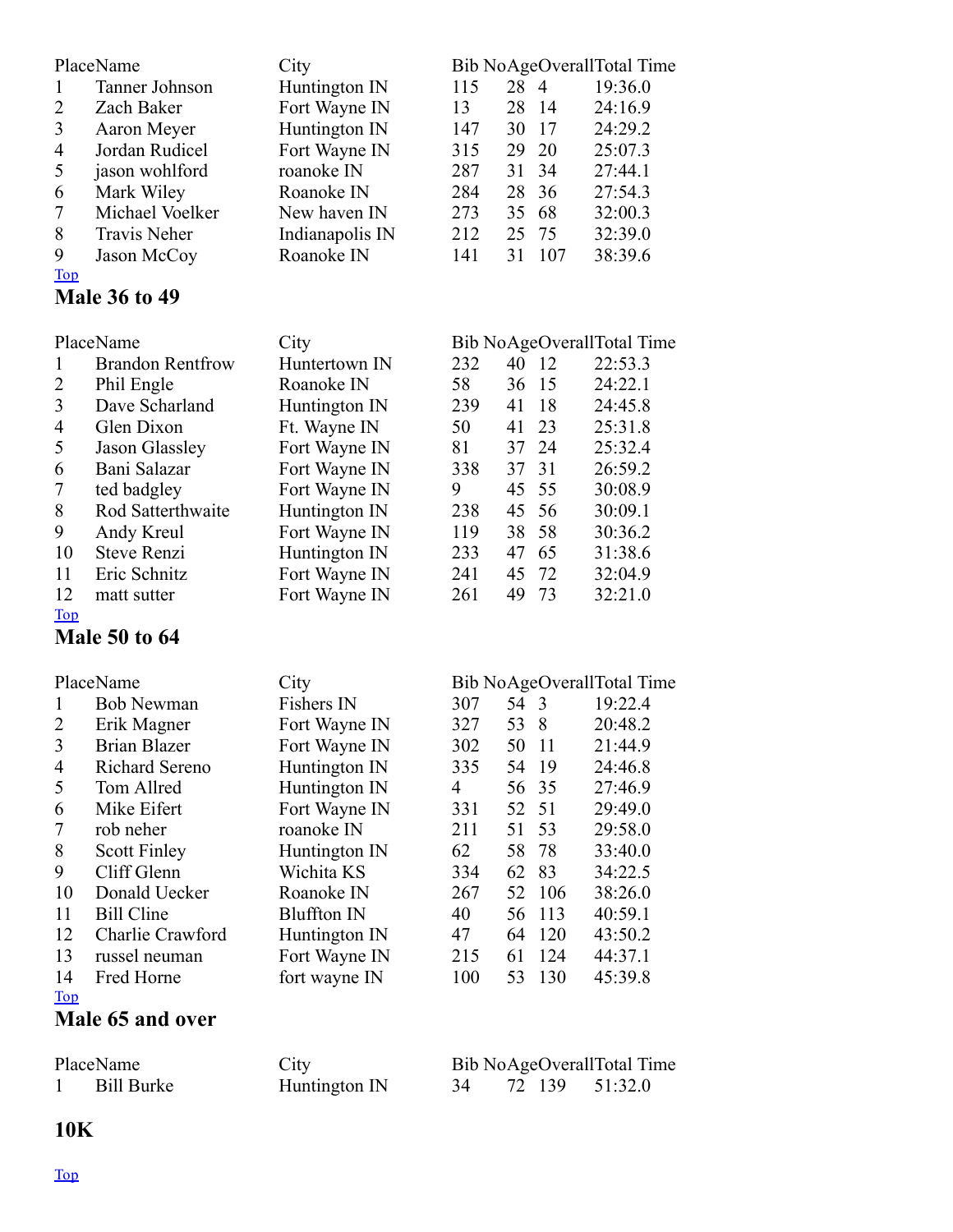## Female Open Winners

|            | PlaceName        | City            |  |       | Bib NoAgeOverallTotal Time |
|------------|------------------|-----------------|--|-------|----------------------------|
|            | samantha chapman | indianapolis IN |  | 26 11 | 46:02.7                    |
| <b>Top</b> |                  |                 |  |       |                            |

#### Female 19 and Under

|              | PlaceName       | City           |      |       |       | Bib NoAgeOverallTotal Time |
|--------------|-----------------|----------------|------|-------|-------|----------------------------|
| $\mathbf{1}$ | Emma Lehman     | Winona Lake IN | 12.7 | 19 63 |       | 1.06.592                   |
|              | 2 Anna Holbrook | Markle IN      | 95.  |       | 18 79 | 1.16:508                   |
| <b>Top</b>   |                 |                |      |       |       |                            |
|              | Female 20 to 35 |                |      |       |       |                            |

|                | PlaceName                 | City          |     |       |     | Bib NoAgeOverallTotal Time |
|----------------|---------------------------|---------------|-----|-------|-----|----------------------------|
| 1              | amber lenwell             | Fort Wayne IN | 129 | 33 13 |     | 46:18.1                    |
| 2              | Janna Grose               | Roanoke IN    | 86  | 35    | 23  | 51:39.8                    |
| 3              | <b>Stephanie Breeding</b> | Roanoke IN    | 314 | 34 24 |     | 51:41.5                    |
| $\overline{4}$ | Victoria Herring          | Marion IN     | 303 | 30    | 29  | 53:11.1                    |
| 5              | Nicole Wilson             | Fort Wayne IN | 308 | 32 32 |     | 53:27.2                    |
| 6              | <b>Ashley Steiner</b>     | Roanoke IN    | 254 | 23 35 |     | 54:46.0                    |
| 7              | <b>Heather Bott</b>       | Kokomo IN     | 31  | 26 39 |     | 55:49.3                    |
| 8              | Kelsey Hartig             | Fort Wayne IN | 89  | 24    | 45  | 58:57.7                    |
| 9              | Jennifer Bailey           | Fort Wayne IN | 11  | 33 51 |     | 1:00:32.3                  |
| 10             | Mindi Troyer              | Laotto IN     | 266 | 25 52 |     | 1:00:54.6                  |
| 11             | Jessica Paxson            | roanoke IN    | 294 | 35    | -61 | 1:06:02.1                  |
| 12             | <b>Brenda Borders</b>     | Fort Wayne IN | 30  | 28    | 62  | 1:06:51.3                  |
| 13             | jaimie karst              | markle IN     | 117 | 29    | 65  | 1:07:57.6                  |
| 14             | Natalie Marshall          | Fort Wayne IN | 137 | 30    | 66  | 1:09:15.9                  |

#### [Top](#page-0-0)

### Female 36 to 49

|                | PlaceName            | City               |     |    |                 | Bib NoAgeOverallTotal Time |
|----------------|----------------------|--------------------|-----|----|-----------------|----------------------------|
| 1              | Patricia Shoemaker   | North Machester IN | 248 | 47 | $\overline{14}$ | 46:35.6                    |
| 2              | carmen fredrick      | Fort Wayne IN      | 73  | 40 | 27              | 52:44.9                    |
| 3              | sarah stroup         | roanoke IN         | 256 | 39 | 31              | 53:24.3                    |
| $\overline{4}$ | Carol Sheridan       | Sharpsville IN     | 247 | 42 | 40              | 55:49.4                    |
| 5              | Kelly Walburn        | Pittsburgh PA      | 274 | 42 | 42              | 56:45.3                    |
| 6              | Connie Gamble        | Lafontaine IN      | 75  | 48 | 44              | 58:51.2                    |
| 7              | Debbie Gillespie     | Antwerp OH         | 80  | 47 | 48              | 59:42.1                    |
| 8              | Kelly Maloney        | Fort Wayne IN      | 132 | 36 | 49              | 1:00:14.1                  |
| 9              | Leslie Palmer        | Fort Wayne IN      | 221 | 47 | 50              | 1:00:26.2                  |
| 10             | Erin Poole           | Wabash IN          | 227 |    | 46 56           | 1:02:43.7                  |
| 11             | Jenny Caley          | Huntington IN      | 37  | 40 | 68              | 1:10:49.1                  |
| 12             | Kimberly Fischer     | Roanoke IN         | 65  | 46 | -69             | 1:11:03.7                  |
| 13             | Barbara McCanna      | Fort Wayne IN      | 297 | 38 | 73              | 1:12:39.0                  |
| 14             | Jennifer Lawhorn     | Fort Wayne IN      | 123 | 44 | 74              | 1:12:39.3                  |
| 15             | <b>Heather Biggs</b> | Roanoke IN         | 21  | 44 | 75              | 1:12:40.0                  |
| 16             | Lisa Ernsberger      | Fort Wayne IN      | 59  | 49 | 84              | 1:28:54.5                  |
| Top            |                      |                    |     |    |                 |                            |

#### Female 50 to 64

| PlaceName      | City          |           |  | Bib NoAgeOverallTotal Time |
|----------------|---------------|-----------|--|----------------------------|
| Cindy McGovern | Fort Wayne IN | 146 52 18 |  | 49:15.3                    |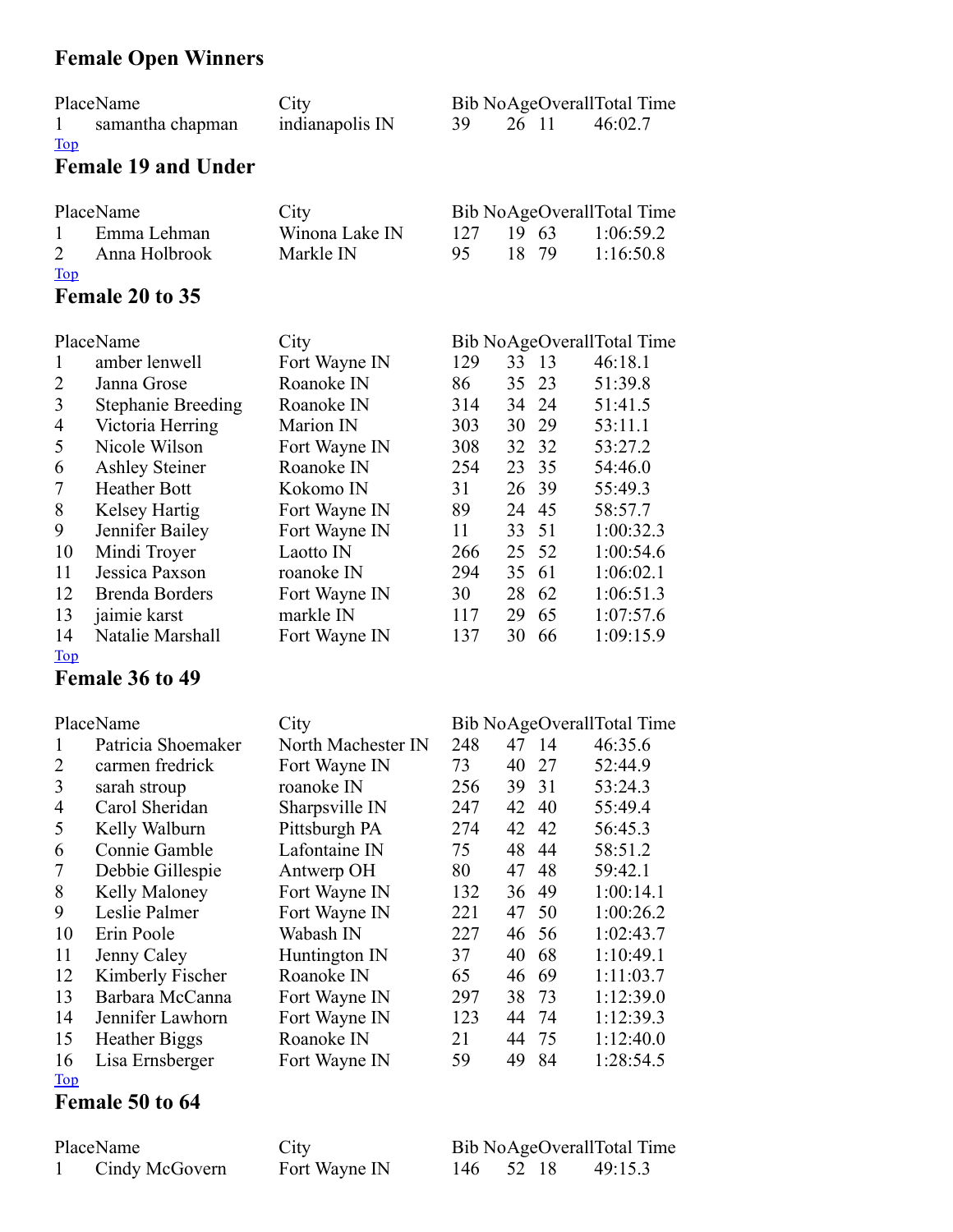| $\overline{c}$<br>3<br>4<br>5<br>6<br>7<br>8<br>9<br><b>Top</b> | Kim Anderson<br>Jodi Thiel<br>MALISSA COCKMANFort Wayne IN<br>Susan Ziherl<br><b>Lynette Mankey</b><br>Colleen Marshall<br>Debra Lesh-Funk<br>Joni Wyatt | Logansport IN<br>Antwerp OH<br>Fort Wayne IN<br>Fort Wayne IN<br>Fort Wayne IN<br>Ossian IN<br>Roanoke IN | 5<br>264<br>44<br>292<br>134<br>135<br>130<br>290 | 51<br>50<br>62<br>55<br>56<br>57<br>58<br>63 | 46<br>47<br>57<br>70<br>71<br>76<br>77<br>81 | 59:10.0<br>59:41.4<br>1:02:49.5<br>1:12:15.8<br>1:12:16.9<br>1:12:43.3<br>1:12:47.0<br>1:19:00.6 |
|-----------------------------------------------------------------|----------------------------------------------------------------------------------------------------------------------------------------------------------|-----------------------------------------------------------------------------------------------------------|---------------------------------------------------|----------------------------------------------|----------------------------------------------|--------------------------------------------------------------------------------------------------|
|                                                                 | <b>Male Open Winners</b>                                                                                                                                 |                                                                                                           |                                                   |                                              |                                              |                                                                                                  |
| 1<br><u>Top</u>                                                 | PlaceName<br><b>Brad Prather</b>                                                                                                                         | City<br>Roanoke IN                                                                                        | 229                                               | 45 1                                         |                                              | Bib NoAgeOverallTotal Time<br>34:55.4                                                            |
|                                                                 | <b>No Age Given</b>                                                                                                                                      |                                                                                                           |                                                   |                                              |                                              |                                                                                                  |
| 1<br><b>Top</b>                                                 | PlaceName<br>Mirnes Hrustic<br><b>Male 20 to 35</b>                                                                                                      | City<br>Fort Wayne IN                                                                                     | 336                                               |                                              | 8                                            | Bib NoAgeOverallTotal Time<br>45:23.7                                                            |
|                                                                 | PlaceName                                                                                                                                                | City                                                                                                      |                                                   |                                              |                                              | Bib NoAgeOverallTotal Time                                                                       |
| $\mathbf{1}$<br>2<br>3<br>4                                     | Jacob Doctor<br>trenton morton<br>Dalton Atchison<br>Juan Salazar                                                                                        | Fort Wayne IN<br>indianapolis IN<br>Fort Wayne IN<br>Fort Wayne IN                                        | 52<br>207<br>7<br>339                             | 30<br>30<br>22<br>35                         | 2<br>3<br>$\overline{4}$<br>5                | 37:18.4<br>39:02.1<br>40:59.3<br>42:11.2                                                         |
| 5<br>6<br>7                                                     | <b>Spencer Batt</b><br>Kyle Frebel<br>chris gaumer                                                                                                       | Fort Wayne IN<br>Fort Wayne IN<br>Fort Wayne IN                                                           | 17<br>72<br>77                                    | 31<br>27<br>35                               | $\tau$<br>17<br>33                           | 44:14.2<br>48:38.1<br>54:06.1                                                                    |
| 8<br>9<br>10                                                    | <b>MATTHEW BEHNKE</b><br><b>Brad Bertsch</b><br>Josh Spencer                                                                                             | <b>FORT WAYNE IN</b><br><b>Bluffton IN</b><br>Fort Wayne IN                                               | 19<br>20<br>251                                   | 35<br>32<br>28                               | 34<br>80<br>83                               | 54:34.9<br>1:18:06.1<br>1:28:36.5                                                                |
| <b>Top</b>                                                      | <b>Male 36 to 49</b>                                                                                                                                     |                                                                                                           |                                                   |                                              |                                              |                                                                                                  |
|                                                                 | PlaceName                                                                                                                                                | City                                                                                                      |                                                   |                                              |                                              | Bib NoAgeOverallTotal Time                                                                       |
| $\mathbf{1}$<br>2<br>3<br>4<br>5                                | Shane Hillman<br>Kevin Erb<br>Jeff Junk<br>Benjamin Maloney<br>Matt Pflieger                                                                             | Gas City IN<br>Fort Wayne IN<br>Fort Wayne IN<br>Fort Wayne IN<br>Roanoke IN                              | 304<br>317<br>116<br>131<br>225                   | 48<br>38<br>46<br>36<br>37                   | -6<br>9<br>-19<br>21<br>22                   | 44:05.9<br>45:31.3<br>49:20.3<br>50:56.0<br>51:39.7                                              |
| 6<br>7<br>8<br>9                                                | Kevan Biggs<br>Brian Herr<br>Jim McCarthy<br><b>Brad Wolf</b>                                                                                            | Roanoke IN<br>Fort Wayne IN<br>Logansport IN<br>Huntington IN                                             | 22<br>92<br>138<br>288                            | 45<br>42<br>49<br>36                         | 25<br>26<br>28<br>43                         | 52:34.4<br>52:35.2<br>52:48.2<br>57:42.6                                                         |
| 10<br>11<br>12<br>13<br>14                                      | Pete LaFaucia<br>Darron Peddle<br>Justin Wall<br><b>Todd Ernsberger</b><br>Lindsay Herr                                                                  | Fort Wayne IN<br>Warsaw IN<br>Huntington IN<br>Fort Wayne IN<br>Fort Wayne IN                             | 319<br>223<br>300<br>60<br>93                     | 44<br>49<br>40<br>49<br>40                   | 53<br>55<br>59<br>67<br>72                   | 1:01:22.1<br>1:02:37.8<br>1:03:34.7<br>1:09:17.1<br>1:12:38.7                                    |
| <b>Top</b>                                                      |                                                                                                                                                          |                                                                                                           |                                                   |                                              |                                              |                                                                                                  |

Male 50 to 64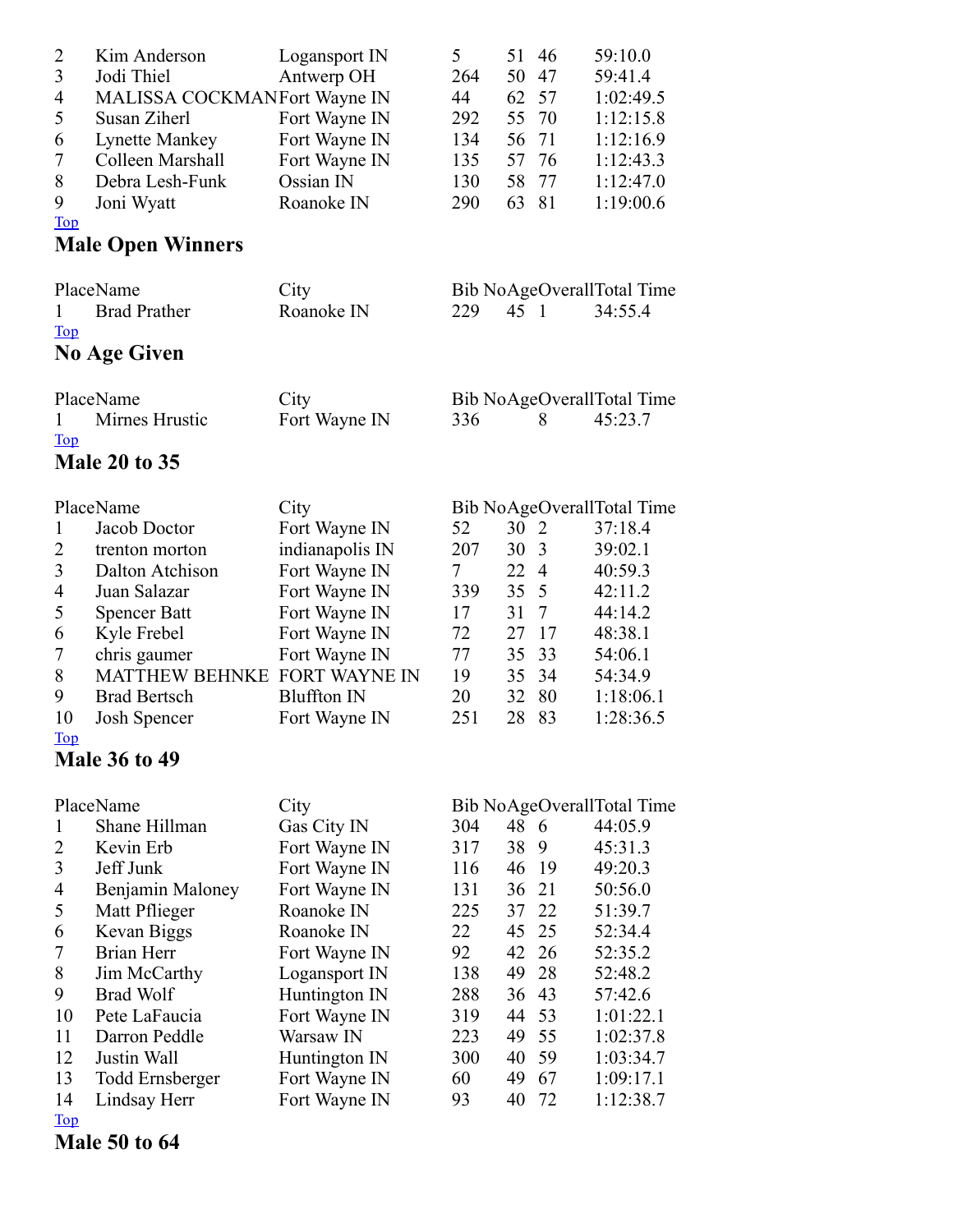| PlaceName        |                     | City           | Bib NoAgeOverallTotal Time |       |    |                            |  |
|------------------|---------------------|----------------|----------------------------|-------|----|----------------------------|--|
| $\mathbf{1}$     | Robert Eherenman    | Roanoke IN     | 324                        | 51 10 |    | 45:43.6                    |  |
| 2                | Bill Lehman         | Winona Lake IN | 126                        | 51    | 12 | 46:17.2                    |  |
| 3                | Daniel Palmer       | Fort Wayne IN  | 220                        | 51    | 15 | 47:18.7                    |  |
| 4                | Tim Yocum           | Winona Lake IN | 291                        | 55    | 16 | 47:55.3                    |  |
| 5                | Mark Kundo          | Fort Wayne IN  | 120                        | 51    | 30 | 53:11.1                    |  |
| 6                | Kenneth Steiner     | Roanoke IN     | 255                        | 55    | 36 | 54:46.5                    |  |
| $\tau$           | Jim Echols          | fort wayne IN  | 298                        | 51    | 37 | 54:51.1                    |  |
| 8                | Kevin Croy          | Fort Wayne IN  | 309                        | 60    | 38 | 55:32.0                    |  |
| 9                | Richard Ackerman    | Huntington IN  | 2                          | 63    | 41 | 56:41.3                    |  |
| 10               | Tadd Boman          | Auburn IN      | 337                        | 56    | 54 | 1:02:00.6                  |  |
| 11               | Gary Paugh          | Fort Wayne IN  | 306                        | 59    | 58 | 1:03:23.7                  |  |
| 12               | Dan Marshall        | Fort Wayne IN  | 136                        | 58    | 60 | 1:05:18.0                  |  |
| 13               | <b>Walter Evans</b> | Mooreland IN   | 313                        | 52 82 |    | 1:22:27.3                  |  |
| <b>Top</b>       |                     |                |                            |       |    |                            |  |
| Male 65 and over |                     |                |                            |       |    |                            |  |
|                  | PlaceName           | City           |                            |       |    | Bib NoAgeOverallTotal Time |  |
| 1                | Jed Pearson         | Fort Wayne IN  | 310                        | 66 20 |    | 50:23.9                    |  |
| 2                | Jim Lenn            | Huntington IN  | 128                        | 78    | 64 | 1:07:26.3                  |  |
| 3                | Reg Johnson         | Warsaw IN      | 311                        | 68    | 78 | 1:16:32.2                  |  |

#### Mile

[Top](#page-0-0)

## Female Open Winners

| PlaceName               |                            | City                 | Bib NoAgeOverallTotal Time |              |    |         |
|-------------------------|----------------------------|----------------------|----------------------------|--------------|----|---------|
| 1                       | Grace Lane                 | Churubusco IN        | 122                        | $12 \quad 1$ |    | 7:48.7  |
| <b>Top</b>              |                            |                      |                            |              |    |         |
|                         | <b>Female 11 and Under</b> |                      |                            |              |    |         |
|                         |                            |                      |                            |              |    |         |
|                         | PlaceName                  | City                 | Bib NoAgeOverallTotal Time |              |    |         |
| 1                       | amelia glosson             | Huntington IN        | 84                         | 7            | 6  | 9:18.4  |
| 2                       | Lilly hunt                 | Amboy IN             | 103                        | 6            | 10 | 10:57.9 |
| $\overline{\mathbf{3}}$ | Savannah hunt              | Amboy IN             | 105                        | 6            | 13 | 11:51.4 |
| 4                       | elise neher                | roanoke IN           | 210                        | 10           | 14 | 12:31.0 |
| 5                       | elizabeth glosson          | Huntington IN        | 85                         | 7            | 15 | 12:31.8 |
| 6                       | <b>Hadley Blair</b>        | Roanoke IN           | 293                        | 5            | 18 | 12:35.6 |
| 7                       | Elizabeth LaFaucia         | Fort Wayne IN        | 320                        | 9            | 20 | 13:02.0 |
| 8                       | Keira McCoy                | Roanoke IN           | 143                        | 6            | 21 | 13:08.9 |
| 9                       | Jocelyn Blair              | Roanoke IN           | 26                         | $\tau$       | 23 | 13:48.2 |
| <b>Top</b>              |                            |                      |                            |              |    |         |
|                         | Female 12 to 14            |                      |                            |              |    |         |
| PlaceName               |                            | City                 | Bib NoAgeOverallTotal Time |              |    |         |
| 1                       | <b>ALIVIA JACKSON</b>      | <b>HUNTINGTON IN</b> | 109                        | $13 \quad 5$ |    | 8:43.5  |
| <b>Top</b>              |                            |                      |                            |              |    |         |
|                         | Female 20 to 35            |                      |                            |              |    |         |
| PlaceName               |                            | City                 | Bib NoAgeOverallTotal Time |              |    |         |
| 1<br>Top                | Jennifer McCoy             | Roanoke IN           | 142                        | 32 22        |    | 13:18.5 |